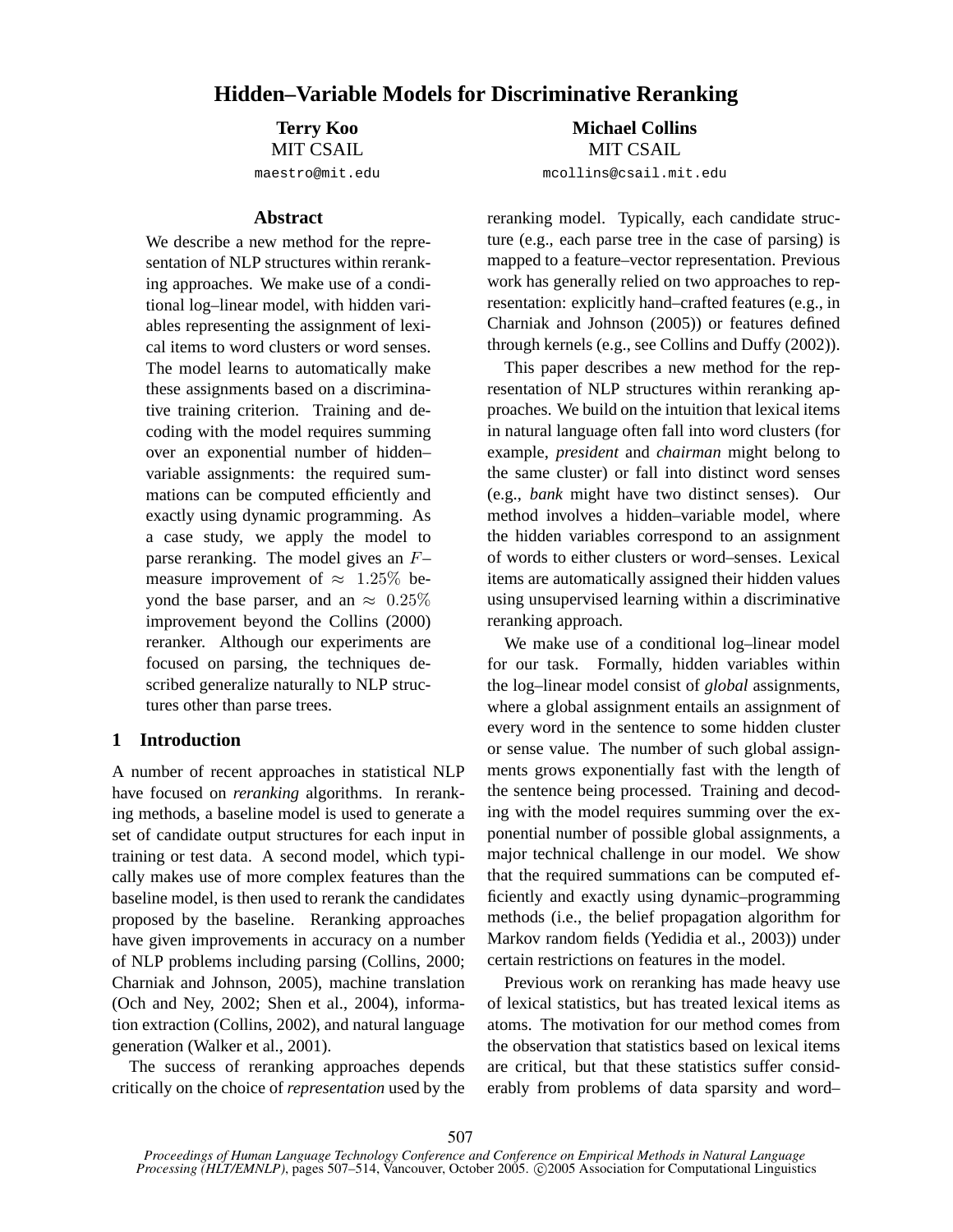sense polysemy. Our model has the ability to alleviate data sparsity issues by learning to assign words to word clusters, and can mitigate problems with word–sense polysemy by learning to assign lexical items to underlying word senses based upon contextual information. A critical difference between our method and previous work on unsupervised approaches to word–clustering or word–sense discovery is that our model is trained using a discriminative criterion, where the assignment of words to clusters or senses is driven by the reranking task in question.

As a case study, in this paper we focus on syntactic parse reranking. We describe three model types that can be captured by our approach. The first method emulates a clustering operation, where the aim is to place similar words (e.g., *president* and *chairman*) into the same cluster. The second method emulates a *refinement* operation, where the aim is to recover distinct senses underlying a single word (for example, distinct senses underlying the noun *bank*). The third definition makes use of an existing ontology (i.e., WordNet (Miller et al., 1993)). In this case the set of possible hidden values for each word corresponds to possible WordNet senses for the word.

In experimental results on the Penn Wall Street Journal treebank parsing domain, the hidden– variable model gives an F–measure improvement of  $\approx 1.25\%$  beyond a baseline model (the parser described in Collins (1999)), and gives an  $\approx 0.25\%$ improvement beyond the reranking approach described in Collins (2000). Although the experiments in this paper are focused on parsing, the techniques we describe generalize naturally to other NLP structures such as strings or labeled sequences. We discuss this point further in Section 6.1.

## **2 Related Work**

Various machine–learning methods have been used within reranking tasks, including conditional log– linear models (Ratnaparkhi et al., 1994; Johnson et al., 1999), boosting methods (Collins, 2000), variants of the perceptron algorithm (Collins, 2002; Shen et al., 2004), and generalizations of support– vector machines (Shen and Joshi, 2003). There have been several previous approaches to parsing using log–linear models and hidden variables. Riezler et al. (2002) describe a discriminative LFG parsing model that is trained on standard (syntax only) treebank annotations by treating each tree as a full LFG analysis with an observed c-structure and hidden f-structure. Clark and Curran (2004) present an alternative CCG parsing approach that divides each CCG parse into a dependency structure (observed) and a derivation (hidden). More recently, Matsuzaki et al. (2005) introduce a probabilistic CFG augmented with hidden information at each nonterminal, which gives their model the ability to tailor itself to the task at hand. The form of our model is closely related to that of Quattoni et al. (2005), who describe a hidden–variable model for object recognition in computer vision.

The approaches of Riezler et al., Clark and Curran, and Matsuzaki et al. are similar to our own work in that the hidden variables are exponential in number and must be handled with dynamic– programming techniques. However, they differ from our approach in the definition of the hidden variables (the Matsuzaki et al. model is the most similar). In addition, these three approaches don't use reranking, so their features must be restricted to local scope in order to allow dynamic–programming approaches to training. Finally, these approaches use Viterbi or other approximations during decoding, something our model can avoid (see section 6.2).

In some instantiations, our model effectively clusters words into categories. Our approach differs from standard word clustering in that the clustering criteria is directly linked to the reranking objective, whereas previous word–clustering approaches (e.g. Brown et al. (1992) or Pereira et al. (1993)) have typically leveraged distributional similarity. In other instantiations, our model establishes word– sense distinctions. Bikel (2000) has done previous work on incorporating the WordNet hierarchy into a generative parsing model; however, this approach requires data with word–sense annotations whereas our model deals with word–sense ambiguity through unsupervised discriminative training.

### **3 The Hidden–Variable Model**

In this section we describe a hidden–variable model based on conditional log–linear models. Each sentence  $s_i$  for  $i = 1...n$  in our training data has a set of  $n_i$  candidate parse trees  $t_{i,1}, \ldots, t_{i,n_i}$ , which are the output of an N–best baseline parser. Each candidate parse has an associated F–measure score,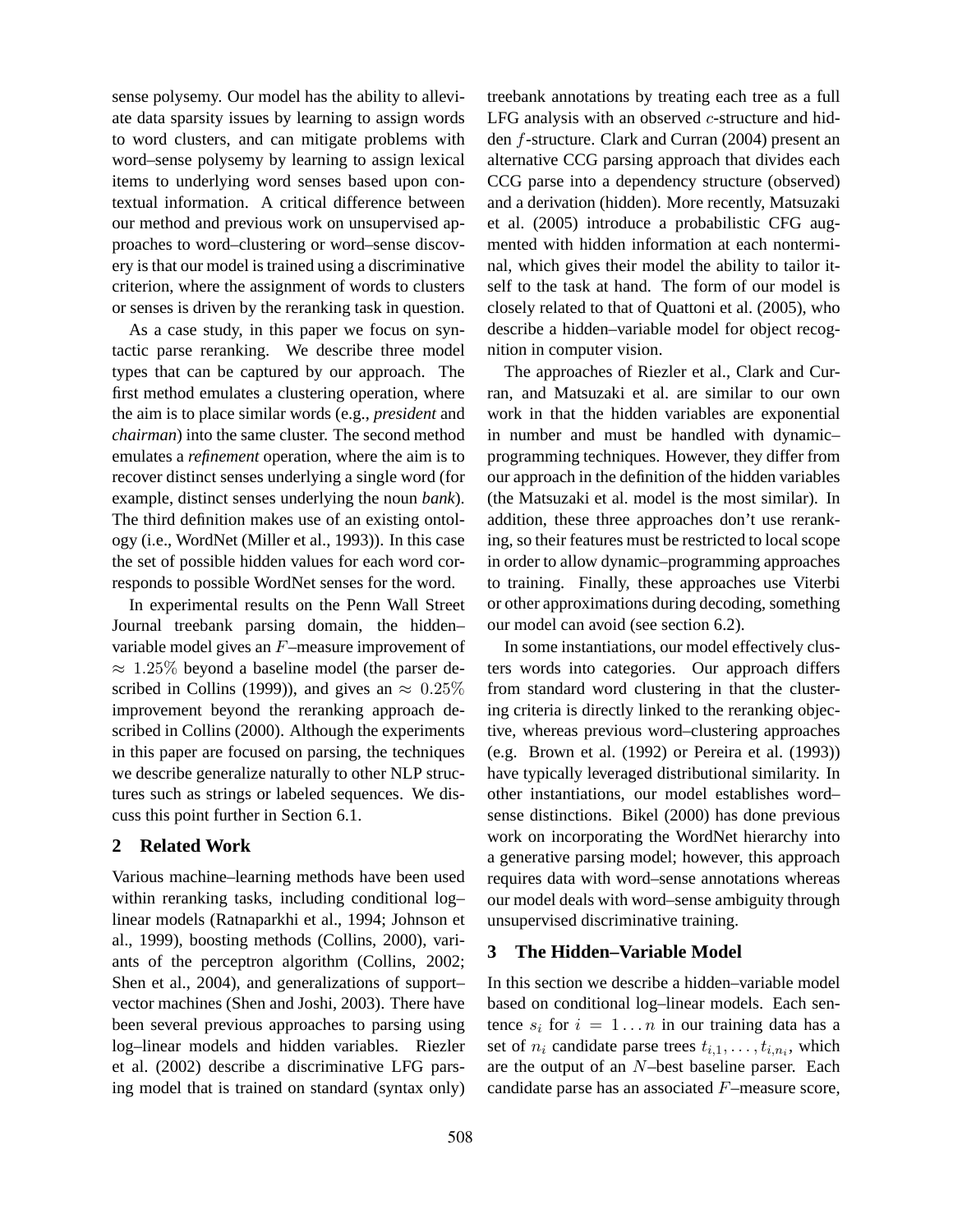indicating its similarity to the gold–standard parse. Without loss of generality, we define  $t_{i,1}$  to be the parse with the highest  $F$ -measure for sentence  $s_i$ .

Given a candidate parse tree  $t_{i,j}$ , the hidden– variable model assigns a domain of hidden values to each word in the tree. For example, the hidden–value domain for the word *bank* could be  ${\{bank_1, bank_2, bank_3\}}$  or  ${\{NN_1, NN_2, NN_3\}}$ . Detailed descriptions of the domains we used are given in Section 4.1. Formally, if  $t_{i,j}$  spans m words then the hidden–value domains for each word are the sets  $H_1(t_{i,j}), \ldots, H_m(t_{i,j}).$  A global hidden–value assignment, which attaches a hidden value to every word in  $t_{i,j}$ , is written  $\mathbf{h} = (h_1, \ldots, h_m) \in \mathbf{H}(t_{i,j}),$ where  $\mathbf{H}(t_{i,j}) = H_1(t_{i,j}) \times \ldots \times H_m(t_{i,j})$  is the set of all possible global assignments for  $t_{i,j}$ .

We define a feature–based representation  $\Phi$  such that  $\Phi(t_{i,j}, \mathbf{h}) \in \mathbb{R}^d$  is a vector of feature occurrence counts that describes candidate parse  $t_{i,j}$  with global assignment  $\mathbf{h} \in \mathbf{H}(t_{i,j})$ . We write  $\Phi_k$  for  $k = 1 \dots d$  to denote the  $k^{\text{th}}$  component of the vector Φ. Each component of the feature vector is the count of some substructure within  $(t_{i,j}, \mathbf{h})$ . For example,  $\Phi_{12}$  and  $\Phi_{101}$  could be defined as follows:

| Number of times the word the      |     |                                                               |
|-----------------------------------|-----|---------------------------------------------------------------|
| $\Phi_{12}(t_{i,j}, \mathbf{h})$  | =   | occurs with hidden value $the_3$ and part of speech tag DT in |
| $(t_{i,j}, \mathbf{h})$           | (1) |                                                               |
| $\Phi_{101}(t_{i,j}, \mathbf{h})$ | =   | means as the subject of $own_{2}$ in $(t_{i,j}, \mathbf{h})$  |

We use a parameter vector  $\Theta \in \mathbb{R}^d$  to define a log–linear distribution over candidate trees together with global hidden–value assignments:

$$
p(t_{i,j}, \mathbf{h} \mid s_i, \Theta) = \frac{e^{\Phi(t_{i,j}, \mathbf{h}) \cdot \Theta}}{\sum_{j', \mathbf{h}' \in \mathbf{H}(t_{i,j'})} e^{\Phi(t_{i,j'}, \mathbf{h}') \cdot \Theta}}
$$

By marginalizing out the global assignments, we obtain a distribution over the candidate parses alone:

$$
p(t_{i,j} \mid s_i, \Theta) = \sum_{\mathbf{h} \in \mathbf{H}(t_{i,j})} p(t_{i,j}, \mathbf{h} \mid s_i, \Theta) \qquad (2)
$$

Later in this paper we will describe how to train the parameters of the model by minimizing the following loss function—which is the negative log– likelihood of the training data—with respect to  $\Theta$ :

$$
L(\Theta) = -\sum_{i} \log p(t_{i,1} | s_i, \Theta)
$$
  
= 
$$
-\sum_{i} \log \sum_{\mathbf{h} \in \mathbf{H}(t_{i,1})} p(t_{i,1}, \mathbf{h} | s_i, \Theta)
$$
 (3)



Figure 1: A sample parse tree and its dependency tree.

### **3.1 Local Feature Vectors**

Note that the number of possible global assignments (i.e.,  $|\mathbf{H}(t_{i,j})|$ ) grows exponentially fast with respect to the number of words spanned by  $t_{i,j}$ . This poses a problem when training the model, or when calculating the probability of a parse tree through Eq. 2. This section describes how to address this difficulty by restricting features to sufficiently local scope. In Section 3.2 we show that this restriction allows efficient training and decoding of the model.

The restriction to local feature–vectors makes use of the dependency structure underlying the parse tree  $t_{i,j}$ . Formally, for tree  $t_{i,j}$ , we define the corresponding dependency tree  $\mathbf{D}(t_{i,j})$  to be a set of edges between words in  $t_{i,j}$ , where  $(u, v) \in \mathbf{D}(t_{i,j})$ if and only if there is a head–modifier dependency between words  $u$  and  $v$ . See Figure 1 for an example dependency tree. We restrict the definition of  $\Phi$  in the following way<sup>1</sup>. If w, u and v are word indices, we introduce single–variable local feature vectors  $\phi(t_{i,j}, w, h_w) \in \mathbb{R}^d$  and pairwise local feature vectors  $\phi(t_{i,j}, u, v, h_u, h_v) \in \mathbb{R}^d$ . The global feature vector  $\Phi(t_{i,j}, \mathbf{h})$  is then decomposed into a sum over the local feature vectors:

$$
\Phi(t_{i,j}, \mathbf{h}) = \sum_{1 \le w \le m} \phi(t_{i,j}, w, h_w) + \sum_{(u,v) \in \mathbf{D}(t_{i,j})} \phi(t_{i,j}, u, v, h_u, h_v)
$$
(4)

Notice that the second sum, over pairwise local feature vectors, respects the dependency structure  $D(t_{i,j})$ . Section 3.2 describes how this decomposition of  $\Phi$  leads to an efficient and exact dynamicprogramming approach that, during training, allows us to calculate the gradient  $\frac{\partial L}{\partial \Theta}$  and, during testing, allows us to find the most probable candidate parse.

In our implementation, each dimension of the local feature vectors is an indicator function signaling the presence of a feature, so that a sum over local feature vectors in a tree gives the occurrence count

 $1$ Note that the restriction on local feature vectors only concerns the inclusion of hidden values; features may still observe arbitrary structure within the underlying parse tree  $t_{i,j}$ .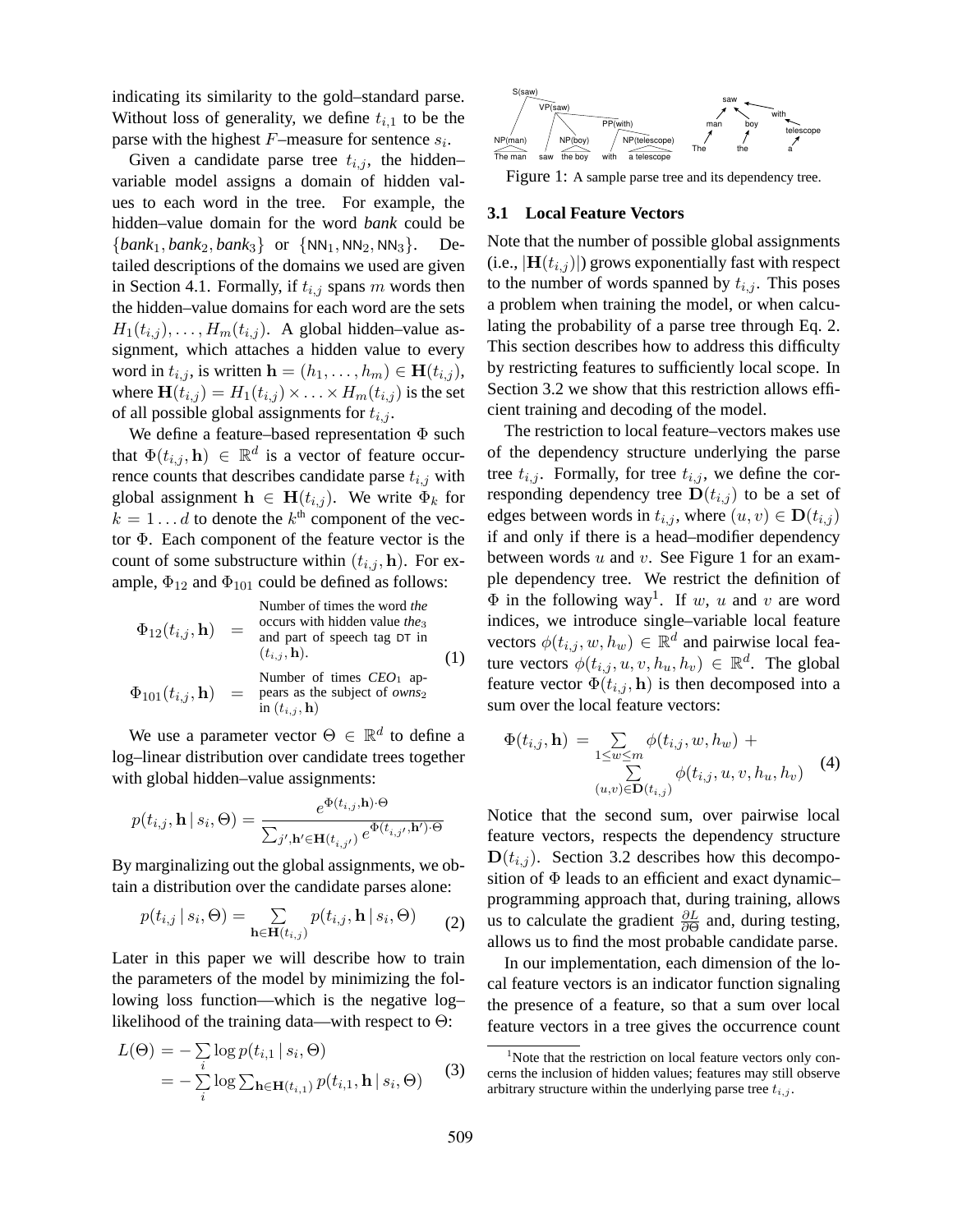of features in that tree. For instance, define

$$
\phi_{12}(t_{i,j}, w, h_w) = \n\begin{bmatrix}\n h_w = \text{the}_3 \text{ and tree } t_{i,j} \text{ assigns word} \\
w \text{ to part-of-speech DT}\n\end{bmatrix}
$$
\n
$$
\phi_{101}(t_{i,j}, u, v, h_u, h_v) = \n\begin{bmatrix}\n (h_u, h_v) = (CEO_1, \text{own } S_2) \\
\text{and tree } t_{i,j} \text{ places } (u, v) \text{ in } \\
\text{a subject–verb relationship}\n\end{bmatrix}
$$

where the notation  $\llbracket \mathcal{P} \rrbracket$  signifies a 0/1 indicator of predicate  $P$ . When summed over the tree, these definitions of  $\phi_{12}$  and  $\phi_{101}$  yield global features  $\Phi_{12}$  and  $\Phi_{101}$  as given in the previous example (see Eq. 1).

### **3.2 Training the Model**

We now describe how the loss function in Eq. 3 can be optimized using gradient descent. The gradient of the loss function is given by:

$$
\frac{\partial L}{\partial \Theta} = -\sum_{i} F(t_{i,1}, \Theta) + \sum_{i,j} p(t_{i,j} | s_i, \Theta) F(t_{i,j}, \Theta)
$$

where  $F(t_{i,j}, \Theta) = \sum$  $\mathbf{h} \in \mathbf{H}(t_{i,j})$  $\frac{p(t_{i,j}, \mathbf{h} \, | \, s_i, \Theta)}{p(t_{i,j} \, | \, s_i, \Theta)} \Phi(t_{i,j}, \mathbf{h})$ 

is the expected value of the feature vector produced by parse tree  $t_{i,j}$ . As we remarked earlier,  $|\mathbf{H}(t_{i,j})|$ is exponential in size so direct calculation of either  $p(t_{i,j} | s_i, \Theta)$  or  $F(t_{i,j}, \Theta)$  is impractical. However, using the feature–vector decomposition in Eq. 4, we can rewrite the key functions of  $\Theta$  as follows:

$$
p(t_{i,j} | s_i, \Theta) = \frac{Z_{i,j}}{\sum_{j'} Z_{i,j'}}\nF(t_{i,j}, \Theta) = \sum_{\substack{1 \le w \le m \\ h_w \in H_w(t_{i,j})}} p(t_{i,j}, w, h_w) \phi(t_{i,j}, w, h_w) + \n\sum_{\substack{1 \le w \le m \\ \sum_{k_w} p(t_{i,j}, u, v, h_u, h_v) \phi(t_{i,j}, u, v, h_u, h_v) \\ (u, v) \in \mathbf{D}(t_{i,j}) \\ h_w \in H_w(t_{i,j}) \\ h_v \in H_v(t_{i,j})}
$$

where  $p(t_{i,j}, w, h_w)$  and  $p(t_{i,j}, u, v, h_u, h_v)$  are marginalized probabilities and  $Z_{i,j}$  is the associated normalization constant:

$$
Z_{i,j} = \sum_{\mathbf{h} \in \mathbf{H}(t_{i,j})} e^{\Phi(t_{i,j}, \mathbf{h}) \cdot \Theta}
$$

$$
p(t_{i,j}, w, x) = \sum_{\mathbf{h} \mid h_w = x} p(t_{i,j}, \mathbf{h} \mid s_i, \Theta)
$$

$$
p(t_{i,j}, u, v, x, y) = \sum_{\mathbf{h} \mid h_u = x, h_v = y} p(t_{i,j}, \mathbf{h} \mid s_i, \Theta)
$$

The three quantities above can be computed with belief propagation (Yedidia et al., 2003), a dynamic– programming technique that is efficient<sup>2</sup> and exact

when the graph  $\mathbf{D}(t_{i,j})$  is a tree, which is the case in our parse reranking model. Having calculated the gradient in this way, we minimize the loss using stochastic gradient descent<sup>3</sup> (LeCun et al., 1998).

## **4 Features for Parse Reranking**

The previous section described hidden–variable models for discriminative reranking. We now describe features for the parse reranking problem. We focus on the definition of hidden–value domains and local feature vectors in the reranking model.

### **4.1 Hidden–Value Domains and Local Features**

Each word in a parse tree is given a domain of possible hidden values by the hidden–variable model. Models with widely varying behavior can be created by changing the way these domains are defined. In particular, in this section we will see how different definitions of the domains give rise to the three main model types: clustering, refinement, and mapping into a pre–built ontology such as WordNet.

As illustration, consider a simple approach that splits each word into a domain of three word–sense hidden values (e.g., the word *bank* would yield the domain {*bank*1, *bank*2, *bank*3}). In this approach, each word receives a domain of hidden values that is not shared with any other word. The model is then able to distinguish several different usages for each word, emulating a refinement operation. An alternative approach is to split each word's part–of– speech tag into several sub–tags (e.g., *bank* would yield  $\{NN_1, NN_2, NN_3\}$ . This approach assigns the same domain to many words; for instance, singular nouns such as *bond*, *market*, and *bank* all receive the same domain. The behavior of the model then emulates a clustering operation.

Figure 2 shows the single–variable and pairwise features used in our experiments. The features are shown with hidden variables corresponding to word–specific hidden values, such as *shares*<sup>1</sup> or bought<sub>3</sub>. In our experiments, we made use of features such as those in Figure 2 in combination with the following four definitions of the hidden–value

 $2$ The running time of belief propagation varies linearly with the number of nodes in  $\mathbf{D}(t_{i,j})$  and quadratically with the cardinality of the largest hidden–value domain.

<sup>&</sup>lt;sup>3</sup>We also performed some experiments using the conjugate gradient descent algorithm (Johnson et al., 1999). However, we did not find a significant difference between the performance of either method. Since stochastic gradient descent was faster and required less memory, our final experiments used the stochastic gradient method.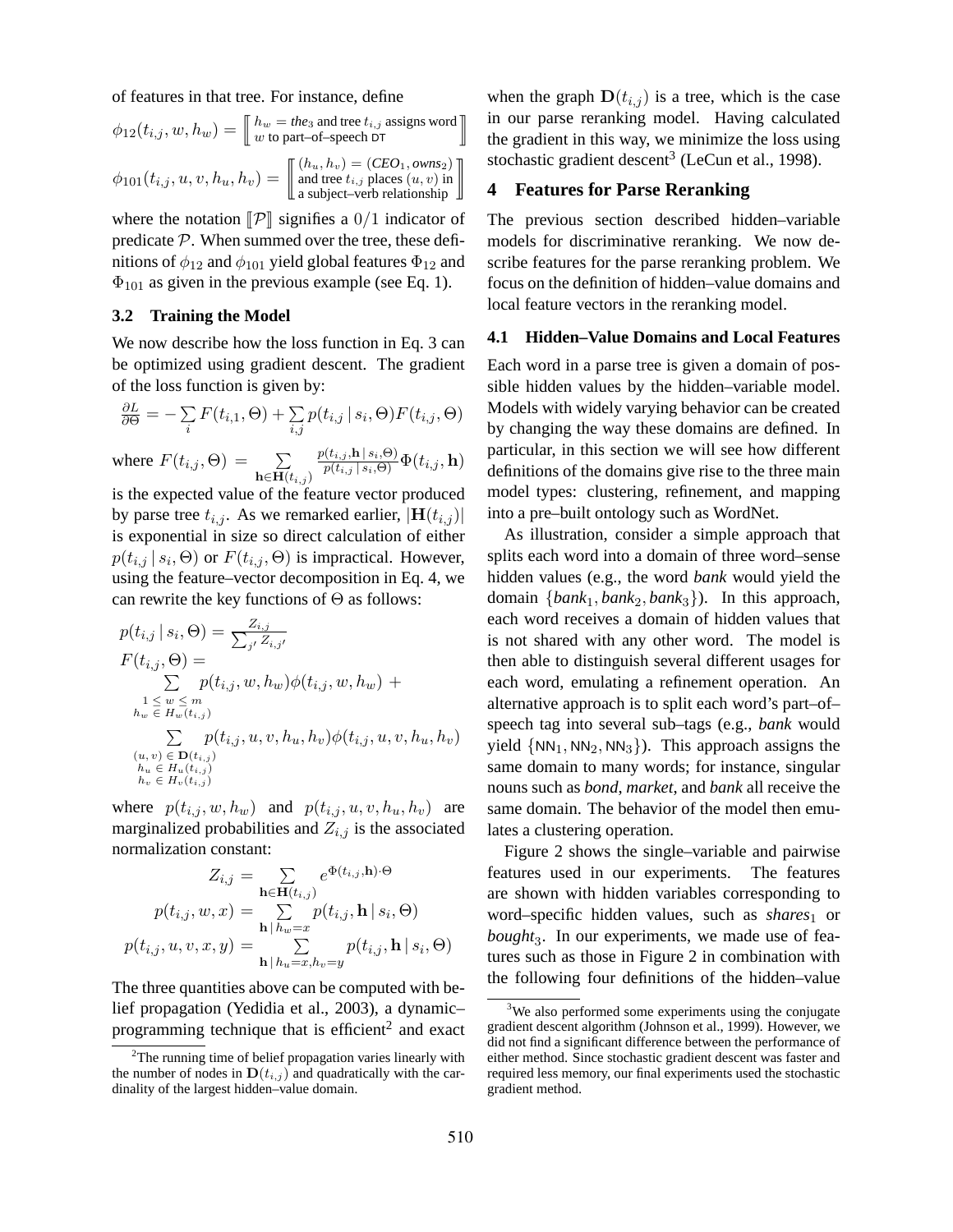

Figure 2: The features used in our model. We show the single–variable features produced for hidden value *shares*<sup>1</sup> and the pairwise features produced for hidden values  $(shares<sub>1</sub>, bought<sub>3</sub>)$ , in the context of the given parse fragment. Highest  $NT = highest nonterminal$ , Up Path = sequence of ancestor nonterminals, Down Path = sequence of headed nonterminals, Head Rule  $=$  rules headed by the word, Mod Rule  $=$  rule in which word acts as modifier, Head/Mod Gpar Rule = Head/Mod Rule plus grandparent nonterminal.

domains (in each case we give the model type that results from the definition—clustering, refinement, or pre–built ontology—in parentheses):

**Lexical (Refinement)** Each word is split into three sub–values. See Figure 2 for an example of features generated for this choice of domain.

**Part–of–Speech (Clustering)** The part–of– speech tag of each word is split into five sub–values. In Figure 2, the word *shares* would be assigned the domain  $\{NNS_1, \ldots, NNS_5\}$ , and the word *bought* would have the domain  $\{VBD_1, \ldots, VBD_5\}.$ 

**Highest Nonterminal (Clustering)** The highest nonterminal to which each word propagates as a headword is split into five sub–values. In Figure 2 the word *bought* yields domain  $\{S_1, \ldots, S_5\}$ , while *in* yields  $\{PP_1, \ldots, PP_5\}$ .

**Supersense (Pre–Built Ontology)** We borrow the idea of using WordNet lexicographer filenames as broad "supersenses" from Ciaramita and Johnson (2003). For each word, we split each of its

supersenses into three sub–supersenses. If no supersenses are available, we fall back to splitting the part–of–speech into five sub–values. For example, *shares* has the supersenses noun.possession, noun.act and noun.artifact, which yield the do- $\text{main } \{ \text{noun}. \text{possession}_1, \text{noun}. \text{act}_1, \text{noun}. \text{artifact}_1, \ldots$ noun.possession $_3,$  noun.act $_3,$  noun.artifact $_3\}.$   $\,$  On  $\,$  the  $\,$ other hand, *in* does not have any WordNet supersenses, so it is assigned the domain  $\{IN_1, \ldots, IN_5\}$ .

#### **4.2 The Final Feature Sets**

We created eight feature sets by combining the four hidden–value domains above with two alternative definitions of dependency structures: standard head–modifier dependencies and "sibling dependencies." When using sibling dependencies, connections are established between the headwords of adjacent siblings. For instance, the head–modifier dependencies produced by the tree fragment in Figure 2 are (*bought*,*shares*), (*bought*, *in*), and (*bought*, *yesterday*), while the corresponding sibling dependencies are (*bought*,*shares*), (*shares*, *in*), and (*in*, *yesterday*).

#### **4.3 Mixed Models**

The different hidden–variable models display varying strengths and weaknesses. We created mixtures of different models using a weighted average:

$$
\log p(t_{i,j}|s_i) = \sum_{m=1}^{M} \lambda_m \log p_m(t_{i,j}|s_i, \Theta_m) - Z(s_i)
$$

where  $Z(s_i)$  is a normalization constant that can be ignored, as it does not affect the ranking of parses. The  $\lambda_m$  weights are determined through optimization of parsing scores on a development set.

#### **5 Experimental Results**

We trained and tested the model on data from the Penn Treebank (Marcus et al., 1994). Candidate parses were produced by an N–best version of the Collins (1999) parser. Our training data consists of Treebank Sections 2–21, divided into a training corpus of 35,540 sentences and a development corpus of 3,676 sentences. In later experiments, we made use of a secondary development corpus of 1,914 sentences from Section 0. Sections 22–24, containing 5,455 sentences, were held out as the test set.

For each of the eight feature sets described in Section 4.2, we used the stochastic gradient descent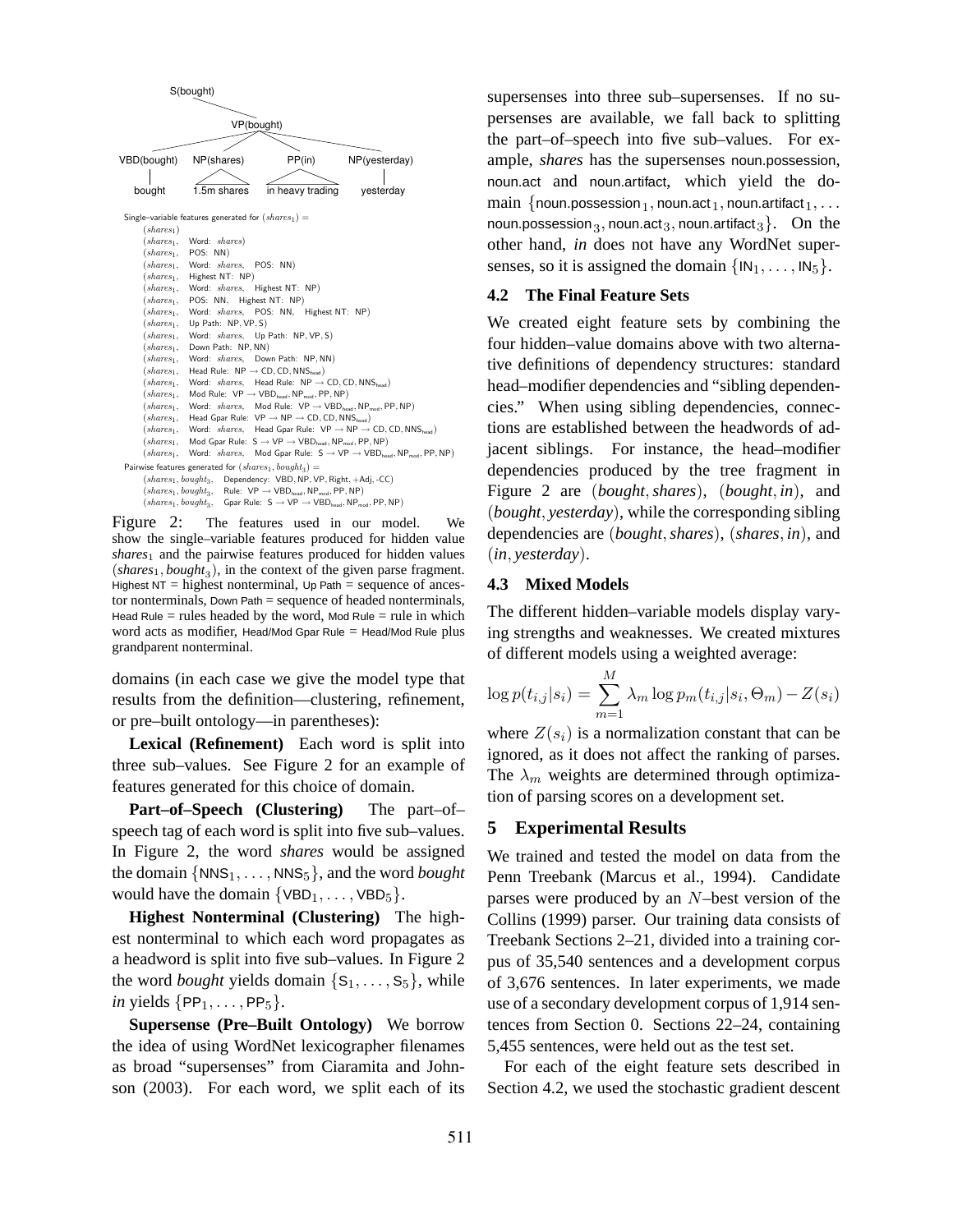|        | <b>Section 22</b> |       | <b>Section 23</b> |         | <b>Section 24</b> |                                                                        | <b>Total</b> |       |
|--------|-------------------|-------|-------------------|---------|-------------------|------------------------------------------------------------------------|--------------|-------|
|        | LR                | LP    | <b>LR</b>         | LP      | LR                | LP                                                                     | LR           | LP    |
| C99    |                   |       |                   |         |                   | $89.12$   $89.20$    $88.14$   $88.56$    $87.17$   $87.97$    $88.19$ |              | 88.60 |
| MIX    | 90.43             |       |                   |         |                   | $90.61$   89.25   89.69   88.46   89.29   89.41                        |              | 89.87 |
| C2K    | 90.27             | 90.62 | 89.43             | $89.97$ | 88.56             | 89.58                                                                  | 89.46        | 90.07 |
| $MIX+$ | 90.57             | 90.79 | 89.80             |         | $90.27$ 88.78     | 89.73                                                                  | 89.78        | 90.29 |

Table 1: The results on Sections 22–24. **LR** = Labeled Recall, **LP** = Labeled Precision.

method to optimize the parameters of the model. We created various mixtures of the eight models using the weighted–average technique described in Section 4.3, testing the accuracy of each mixture on the secondary development set. Our final model was a mixture of three of the eight possible models: supersense hidden values with sibling trees, lexical hidden values with sibling trees, and highest nonterminal hidden values with normal head–modifier trees.

Our final tests evaluated four models. The two baseline models are the Collins (1999) base parser, C99, and the Collins (2000) reranker, C2K. The first new model is the MIX model, which is a combination of the C99 base model with the three models described above. The second new model, MIX+, is created by augmenting MIX with features from the method in C2K. Table 1 shows the results. The MIX model obtains an F–measure improvement of  $\approx 1.25\%$  over the C99 baseline, an improvement that is comparable to the C2K reranker. The MIX+ model yields an improvement of  $\approx 0.25\%$  beyond C2K.

We tested the significance of 8 comparisons corresponding to the results in Table 1 using the sign test<sup>4</sup>: we tested  $MIX$  vs.  $C99$  on Sections 22, 23, and 24 individually, as well as on Sections 22–24 taken as a whole; we also tested MIX+ vs. C2K on these 4 test sets. Of the 8 comparisons, all showed significant improvements at the level  $p \leq 0.01$  with the exception of one test, MIX+ vs. C2K on Section 24.

### **6 Discussion**

### **6.1 Applying the Model to Other NLP Tasks**

In this section, we discuss how hidden–variable models might be applied to other NLP problems, and in particular to structures other than parse trees. To summarize the model, the major components of the approach are as follows:

• We assume some set of candidate structures  $t_{i,j}$ , which are to be reranked by the model. Each structure  $t_{i,j}$  has  $n_{i,j}$  words  $w_1, \ldots, w_{n_{i,j}}$ , and each word  $w_k$  has a set  $H_k(t_{i,j})$  of possible hidden values.

• We assume a graph  $\mathbf{D}(t_{i,j})$  for each  $t_{i,j}$  that defines possible interactions between hidden variables in the model. We assume some definition of local feature vectors, which consider either single hidden variables, or pairs of hidden variables that are connected by an edge in  $\mathbf{D}(t_{i,j})$ .

The approach can be instantiated in several ways when applying the model to other NLP tasks. We have already seen that by changing the definition of the hidden–value domains  $H_k(t_{i,j})$ , we can derive models with widely varying behavior. In addition, there is no requirement that the hidden variables only be associated with words in the structure; the hidden variables could be associated with other units. For example, in speech recognition hidden variables could be associated with phonemes rather than words, and in Chinese word segmentation, hidden variables could be associated with individual characters rather than words.

NLP tasks other than parsing involve structures  $t_{i,j}$  that are not necessarily parse trees. For example, in speech recognition candidates are simply strings (utterances); in tagging tasks candidates are labeled sequences (e.g., sentences labeled with part–of– speech tag sequences); in machine translation candidate structures may be source–language/target– language pairs, along with alignment structures specifying the correspondence between words in the two languages. Sentences and labeled sequences are in a sense simplifications of the parsing case, where a natural choice for the underlying graph  $D(t_{i,j})$ would be an  $N^{\text{th}}$  order Markov structure, where each word depends on the previous  $N$  words. Machine translation alignments are a more interesting type of structure, where the choice of  $\mathbf{D}(t_{i,j})$  might actually depend on the alignment between the two sentences.

As a final note, there is some flexibility in the choice of  $\mathbf{D}(t_{i,j})$ . In the case that  $\mathbf{D}(t_{i,j})$  is a tree belief propagation is exact. In the more general case where  $\mathbf{D}(t_{i,j})$  contains cycles, there are alternative algorithms that are either exact (Cowell et al., 1999) or approximate (Yedidia et al., 2003).

<sup>&</sup>lt;sup>4</sup>The input to the sign test is a set of sentences with judgements for each sentence indicating whether model 1 gives a better parse than model 2, model 2 gives a better parse than model 1, or models 1 and 2 give equal quality parses. When using the sign test, for each sentence in question we calculate the F–measure at the sentence level for the two models being compared, deriving the required judgement from these scores.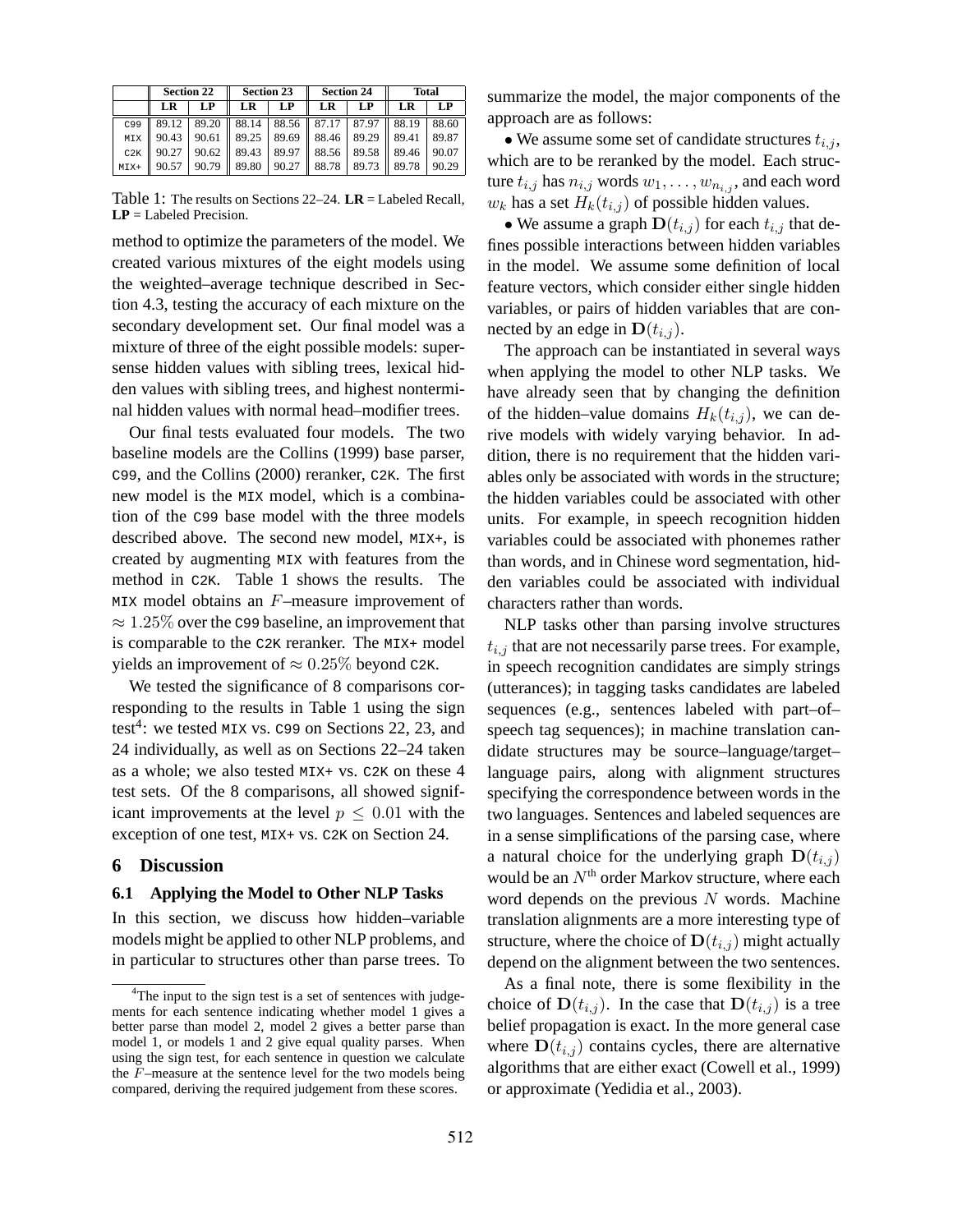#### **6.2 Packed Representations and Locality**

One natural extension of our reranker is to adapt it to candidate parses represented as a packed parse forest, so that it can operate on the base parser's full output instead of a limited N-best list. However, as we described in Section 3.1, our features are locally scoped with respect to hidden–variable interactions but unrestricted regarding information derived from the underlying candidate parses, which poses a problem for the use of packed representations. For instance, the Up/Down Path features (see Figure 2) enumerate the vertical sequences of nonterminals that extend above and below a given headword. We could restrict the features to local scope on the candidate parses, allowing dynamic–programming to be used to train the model with a packed representation. However, even with these restrictions, finding  $\arg \max_t \sum_{\mathbf{h}} p(t, \mathbf{h} | s, \Theta)$  is NP–hard, and the Viterbi approximation  $\arg \max_{t, \mathbf{h}} p(t, \mathbf{h} | s, \Theta)$ — or other approximations — would have to be used (see Matsuzaki et al. (2005)).

#### **6.3 Empirical Analysis of the Hidden Values**

Our model makes no assumptions about the interpretation of the hidden values assigned to words: during training, the model simply learns a distribution over global hidden–value assignments that is useful in improving the log–likelihood of the training data. Intuitively, however, we expect that the model will learn to make hidden–value assignments that are reasonable from a linguistic standpoint. In this section we describe some empirical observations concerning hidden values assigned by the model.

We established a corpus of parse trees with hidden–value annotations, as follows. First, we find the optimal parameters  $\Theta^*$  on the training set. For every sentence  $s_i$  in the training set, we then use  $\Theta^*$  to find  $t_i^*$ , the most probable candidate parse under the model. Finally, we use  $\Theta^*$  to decode  $\mathbf{h}_i^*$ , the most probable global assignment of hidden values, for each parse tree  $t_i^*$ . We created a corpus of  $(t_{i}^{\ast}, \mathbf{h}_{i}^{\ast})$  pairs for the feature set defined by part–of– speech hidden–value domains and standard dependency structures. The remainder of this section describes trends for several of the most common part– of–speech categories in the corpus.

As a first example, consider the hidden values for the part–of–speech VB (infinitival verb). In the majority of cases, words tagged VB either modify a modal verb tagged MD (e.g., in *the new rate will/*MD *be/*VB *payable*) or the infinitival marker *to* (e.g., in *in an effort to streamline/*VB *bureaucracy*). The statistics of our corpus reflect this distinction. In 11,546 cases of the  $VB_1$  hidden value, 10,652 cases modified *to*, and 81 cases modified modals tagged MD. In contrast, in  $11,042$  cases of the VB<sub>2</sub> value, the numbers were 8,354 and 599 for modification of modals and *to* respectively, showing the opposite preference. This polarization of hidden values allows modifiers to the VB (e.g., *payable* in *the new rate will be payable*) to be sensitive to whether the verb is modifying a modal or *to*.

In a related case, the hidden values for the part– of–speech TO (corresponding to the word *to*) also show that the model is learning useful structure. Consider cases where *to* heads a clause which may or may not have a subject (e.g., in *it expects* h*its sales to remain steady* vs. *a proposal (to ease reporting requirements*). We find that for hidden values  $TO_1$ and  $TO<sub>5</sub>$  together, 946 out of 976 cases have a subject. In contrast, for the hidden value  $TO_4$ , only 29 out of 10,148 cases have a subject. This splitting of the TO part–of–speech allows modifiers to *to*, or words modified by *to*, to be sensitive to the presence or absence of a subject in the clause headed by *to*.

Finally, consider the hidden values for the part– of–speech NNS (plural noun). In this case, the model distinguishes contexts where a plural noun acting as the head of a noun–phrase is or isn't modified by a post–modifier (such as a prepositional phrase or relative clause). For hidden value  $NNS<sub>3</sub>$ , 12,003 out of the 12,664 instances in our corpus have a post– modifier, but for hidden value NNS<sub>5</sub>, only 4,099 of the 39,763 occurrences have a post–modifier. Similar contextual effects were observed for other noun categories such as singular or proper nouns.

#### **7 Conclusions and Future Research**

The hidden–variable model is a novel method for representing NLP structures in the reranking framework. We can obtain versatile behavior from the model simply by manipulating the definition of the hidden–value domains, and we have experimented with models that emulate word clustering, word refinement, and mappings from words into an existing ontology. In the case of the parse reranking task,